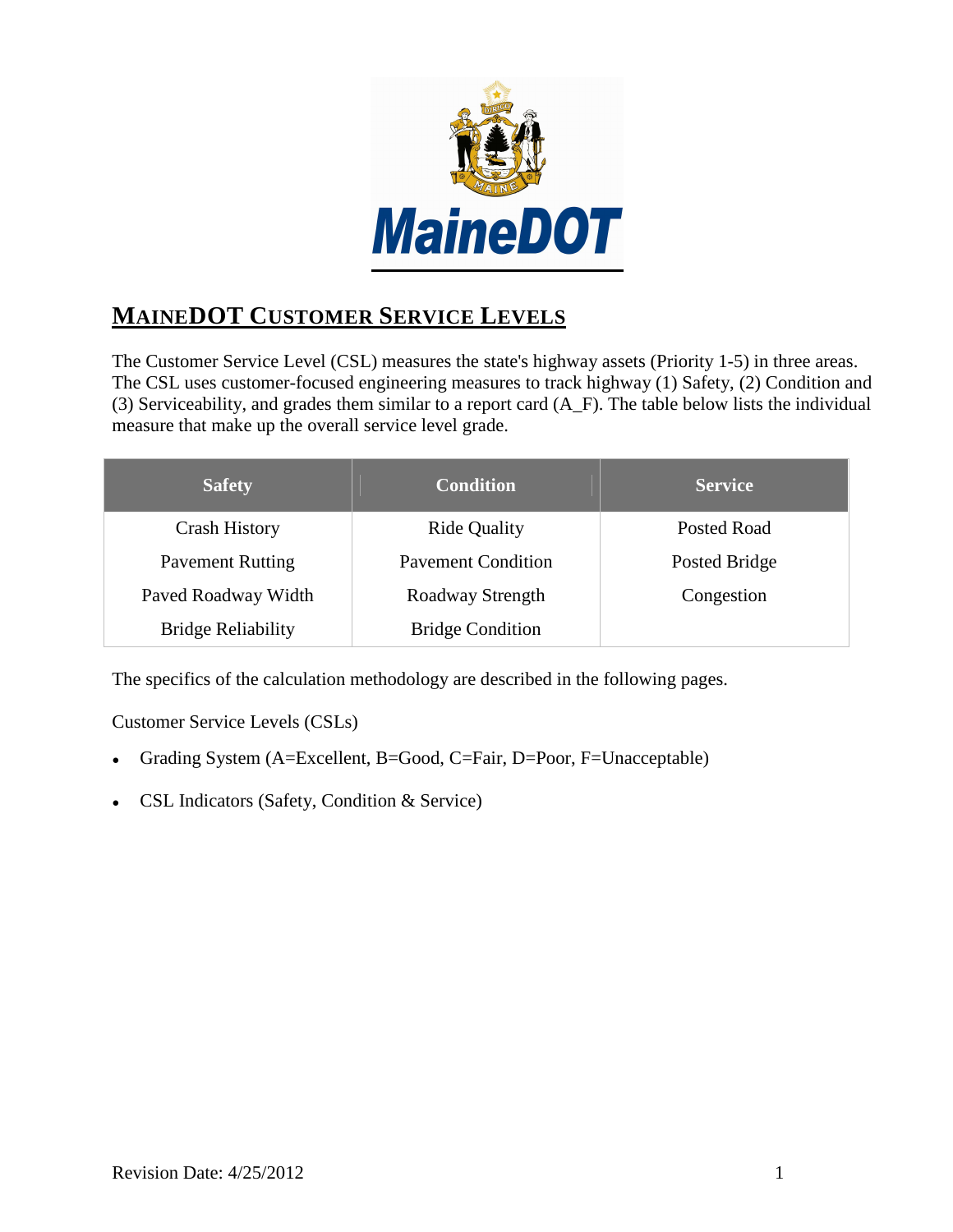#### **SAFETY CSL = Lowest Grade from the following (deduct one letter grade if Paved Width fails test)**

#### Crash History

*Measure: Lane Departure Rate vs. the Statewide Average for the Corresponding HCP, using 2006-2010 Statewide Averages as the baseline.*

| <b>PRIORITY</b> | <b>Excellent</b> | Good        | Fair         | Poor         | Unacceptable |
|-----------------|------------------|-------------|--------------|--------------|--------------|
| 1 thru 5        | 1.0 :            | $1.0 - 1.5$ | $1.51 - 2.0$ | $2.01 - 3.0$ | > 3          |

Pavement Rutting

*Measure: Maximum Wheelpath Rut Depth in Inches.* 

| <b>PRIORITY</b> | <b>Excellent</b> | Good<br>в     | Fair<br>C     | Poor<br>D     | Unacceptable |
|-----------------|------------------|---------------|---------------|---------------|--------------|
|                 | < 0.25           | $0.25 - 0.41$ | $0.42 - 0.58$ | $0.59 - 0.75$ | > 0.75       |
| $\mathbf{2}$    | < 0.25           | $0.25 - 0.50$ | $0.51 - 0.75$ | $0.76 - 1.00$ | > 1.00       |
| 3               | < 0.35           | $0.35 - 0.65$ | $0.66 - 0.95$ | $0.96 - 1.25$ | > 1.25       |
| 4 & 5           | < 0.45           | $0.45 - 0.80$ | $0.81 - 1.15$ | $1.16 - 1.50$ | > 1.50       |

Paved Roadway Width (if paved roadway width does not meet minimum then the Safety CSL is lowered by one grade)

*Measure: Paved Width in Feet, including Lanes and Shoulders.* 

| <b>PRIORITY</b> | Minimum Paved Width |
|-----------------|---------------------|
|                 | 32                  |
|                 | 30                  |
|                 | 28                  |
| 4 & 5           | 22                  |

#### Bridge Reliability

*Measure: NBI Ratings.* 

| Safety CSL = Automatic F        | Rating        |
|---------------------------------|---------------|
| <b>Superstructure Condition</b> | $\leq$ =3     |
| <b>Substructure Condition</b>   | $\leq$ =3     |
| Deck Condition (If an overpass) | $\leq$ =3     |
| Culvert Rating, or              | $\leq$ =3     |
| <b>Scour Critical Bridge</b>    | $\leq$ 3 or U |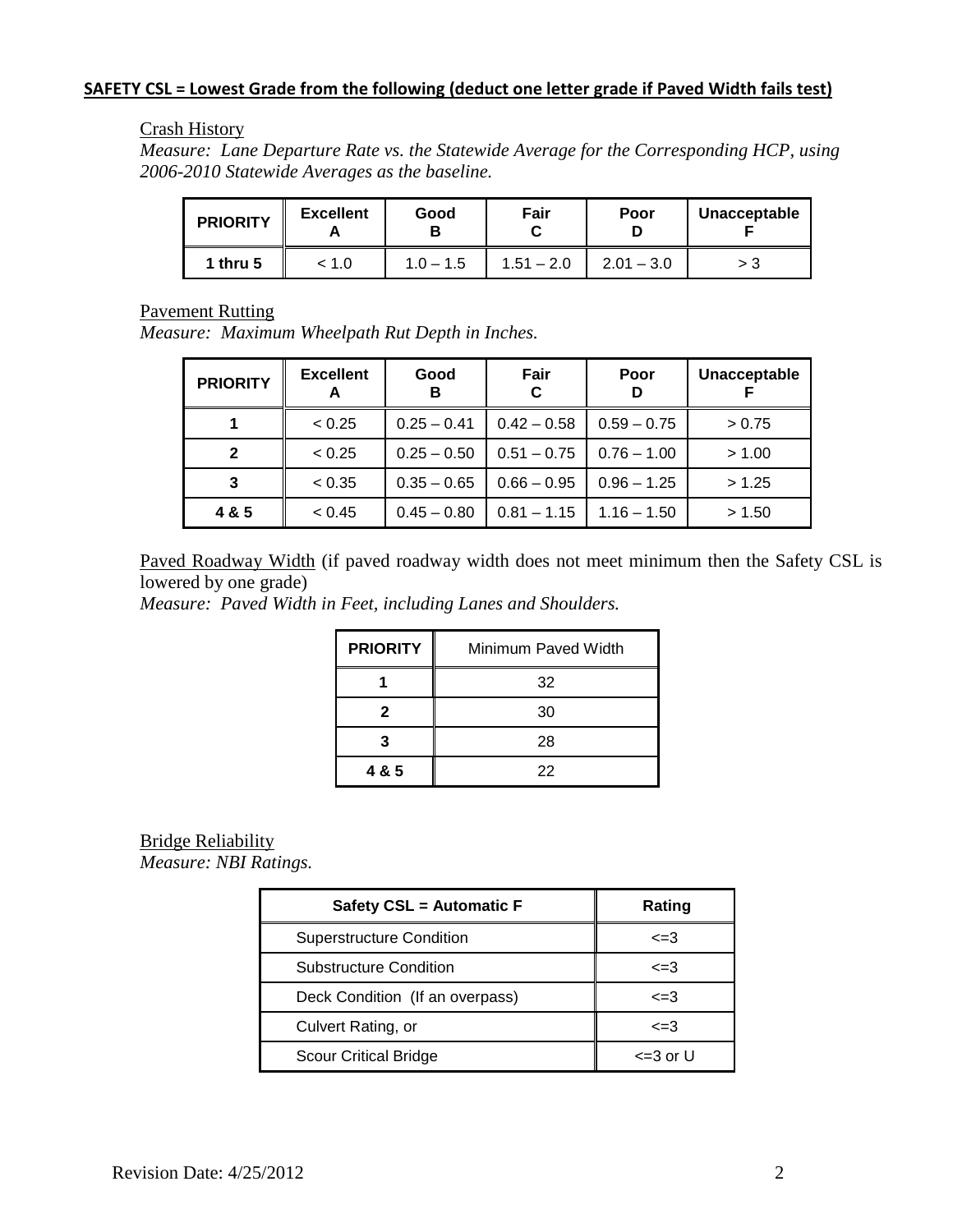### **CONDITION CSL = lowest Grade from the following**

#### Ride Quality (IRI)

*Measure: Inches per Mile of Variation* 

| <b>PRIORITY</b> | <b>Excellent</b><br>A | Good<br>в   | Fair<br>C   | Poor<br>D   | Unacceptable |
|-----------------|-----------------------|-------------|-------------|-------------|--------------|
|                 | ~< 80                 | $80 - 110$  | $111 - 140$ | $141 - 170$ | >170         |
| $\mathbf{2}$    | $~<$ 90               | $90 - 133$  | $134 - 176$ | $177 - 220$ | >220         |
| 3               | < 120                 | $120 - 180$ | $181 - 240$ | $241 - 300$ | > 300        |
| 4               | < 170                 | $170 - 230$ | $231 - 290$ | $291 - 350$ | > 350        |
| 5               | < 170                 | $170 - 230$ | $231 - 290$ | $291 - 350$ | > 350        |

#### Pavement Condition Rating

*Measure: PCR 0-5 Scale, which is calculated from IRI, Rutting, Structural Cracking, and Functional Cracking (equally weighted).* 

| <b>PRIORITY</b> | <b>Excellent</b> | Good<br>в   | Fair<br>С    | Poor<br>D    | Unacceptable |
|-----------------|------------------|-------------|--------------|--------------|--------------|
|                 | > 4.2            | $4.2 - 3.6$ | $3.59 - 3.0$ | $2.99 - 2.5$ | < 2.5        |
| 2               | > 4.0            | $4.0 - 3.3$ | $3.29 - 2.7$ | $2.69 - 2.0$ | < 2.0        |
| 3               | > 3.8            | $3.8 - 3.1$ | $3.09 - 2.5$ | $2.49 - 1.8$ | < 1.8        |
| 4 & 5           | N/A              | N/A         | N/A          | N/A          | N/A          |

#### Roadway Strength

*Measure: Falling Weight Deflectometer summation of deflections.* 

| <b>PRIORITY</b> | <b>Excellent</b><br>m | Good<br>В | Fair<br>С | Poor<br>D | Unacceptable |
|-----------------|-----------------------|-----------|-----------|-----------|--------------|
| 1 thru $3$      | < 36                  | $37 - 43$ | $44 - 50$ | $51 - 60$ | >60          |
| 4 & 5           | N/A                   | N/A       | N/A       | N/A       | N/A          |

Structural Bridge Condition (including Minor Spans) State bridges only.

*Measure: Lowest NBI Condition Rating (Deck, Superstructure, Substructure, and Culvert)* 

| <b>PRIORITY</b> | <b>Excellent</b><br>A | Good<br>в | Fair<br>С | Poor<br>D | Unacceptable |
|-----------------|-----------------------|-----------|-----------|-----------|--------------|
|                 | $9 - 8$               |           | $6-5$     |           | $\leq$ -3    |
| $\mathbf{2}$    | $9 - 8$               |           | $6-5$     |           | $\leq$ -3    |
| 3               | $9 - 7$               | 6         | 5         |           | $\leq$ -3    |
|                 | $9 - 7$               | 6         | 5         |           | $\leq$ -3    |
| 5               | $9-6$                 | 5         |           | 3         | $\leq$ $-2$  |
| 6               | $9-6$                 | 5         |           | 3         | $\leq$ $-2$  |